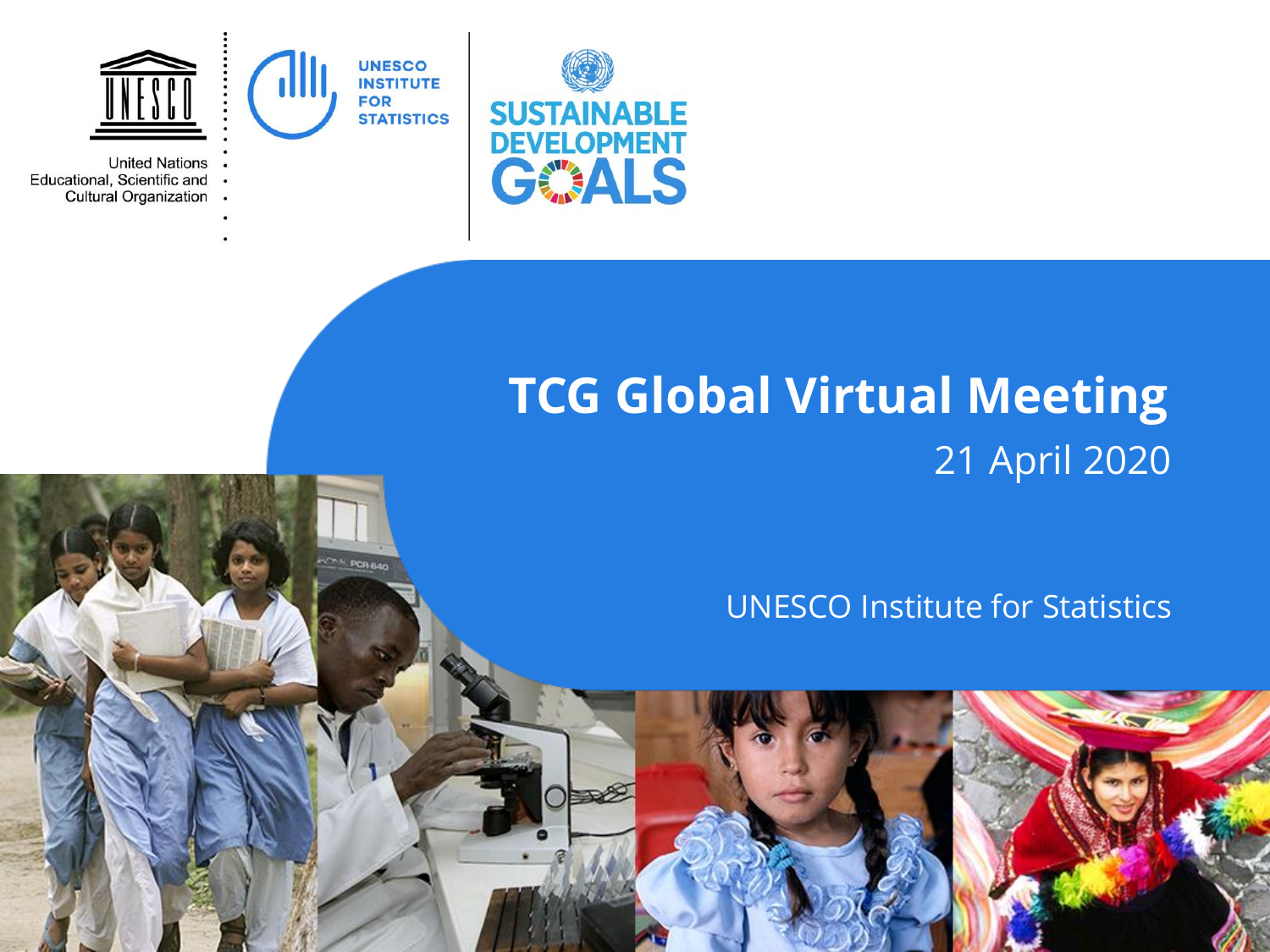## **Agenda**

- Outcomes of the 6th TCG Annual Meeting and follow up
- Updates from the IAEG-SDG 2020 Comprehensive Review
	- Updates on SDG 4 Indicators
- TCG Working Groups and Global Coalition for Education data updates
- Facing the COVID-19 pandemic together:
	- National challenges to monitor SDG 4 in the COVID-19 pandemic
- Next steps

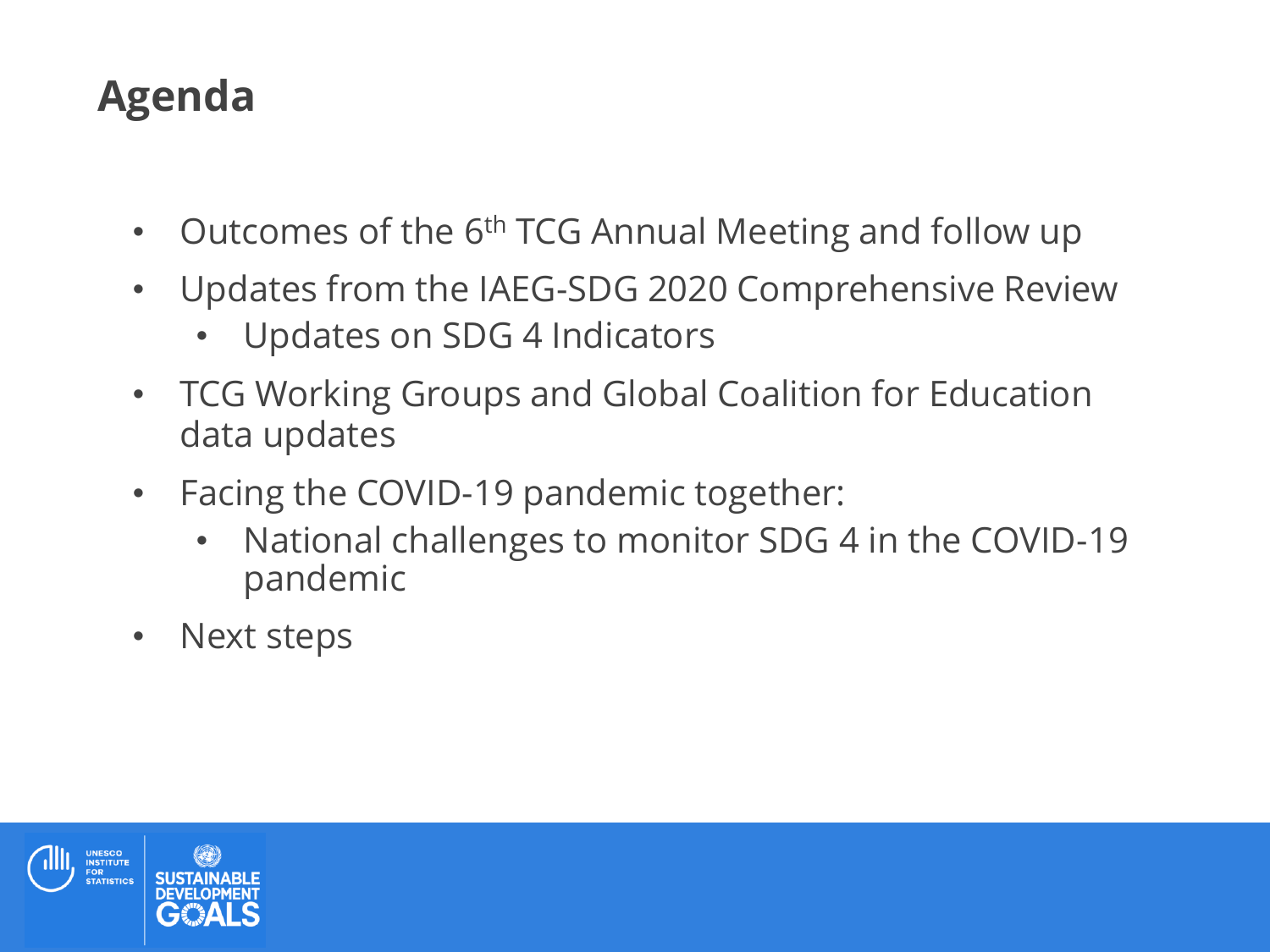

## **6 th TCG Annual Meeting**  Outcomes and next steps

- Indicator benchmarks
- Indicators developments

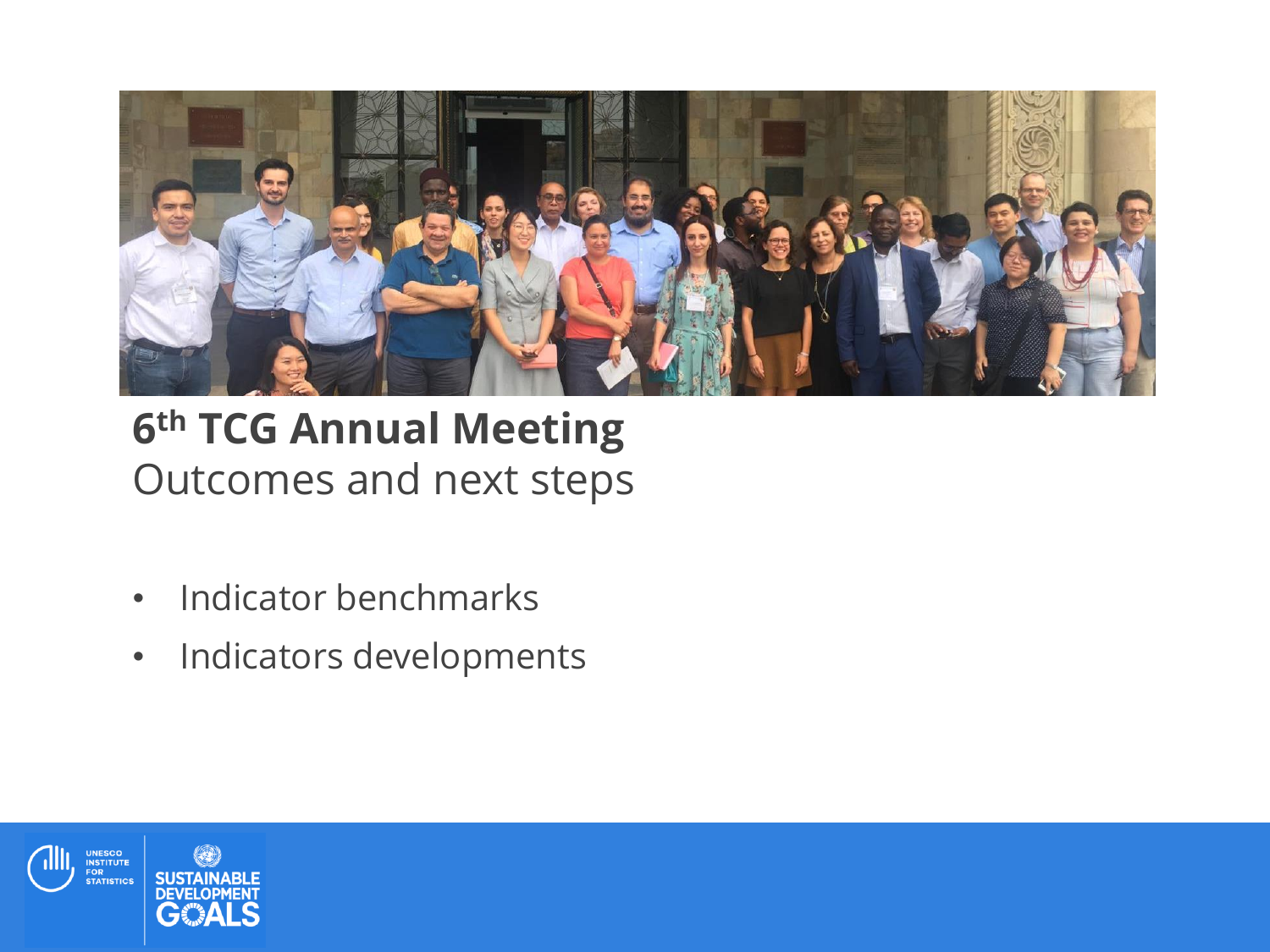# **Outcomes of the 6th TCG Annual Meeting**

### Indicator Benchmarking Outcomes

| <b>Indicators</b>                         |                                      | <b>Reference</b><br>point | <b>Set point</b>    |  |
|-------------------------------------------|--------------------------------------|---------------------------|---------------------|--|
| <b>Access</b>                             |                                      | <b>Yes</b>                | Regional and global |  |
| 4.2.2                                     | Participation in pre-primary         |                           |                     |  |
| <b>Completion rate</b>                    |                                      | <b>Yes</b>                | Regional and global |  |
| $4.1.2*$                                  | <b>Basic education level</b>         |                           |                     |  |
| <b>Learning</b>                           |                                      | <b>Yes</b>                | Regional and global |  |
| 4.1.1                                     | Reading and maths in basic education |                           |                     |  |
| <b>Expenditure</b>                        |                                      |                           |                     |  |
| 4.e                                       | Expenditure as a % of budget and GPD | <b>Yes</b>                | Global              |  |
| 4.5.4                                     | Expenditure per student              | <b>Yes</b>                | Regional and global |  |
| <b>Equity</b><br>Needs a revised proposal |                                      | <b>Yes</b>                |                     |  |

#### *\* Previously listed as 4.1.4*

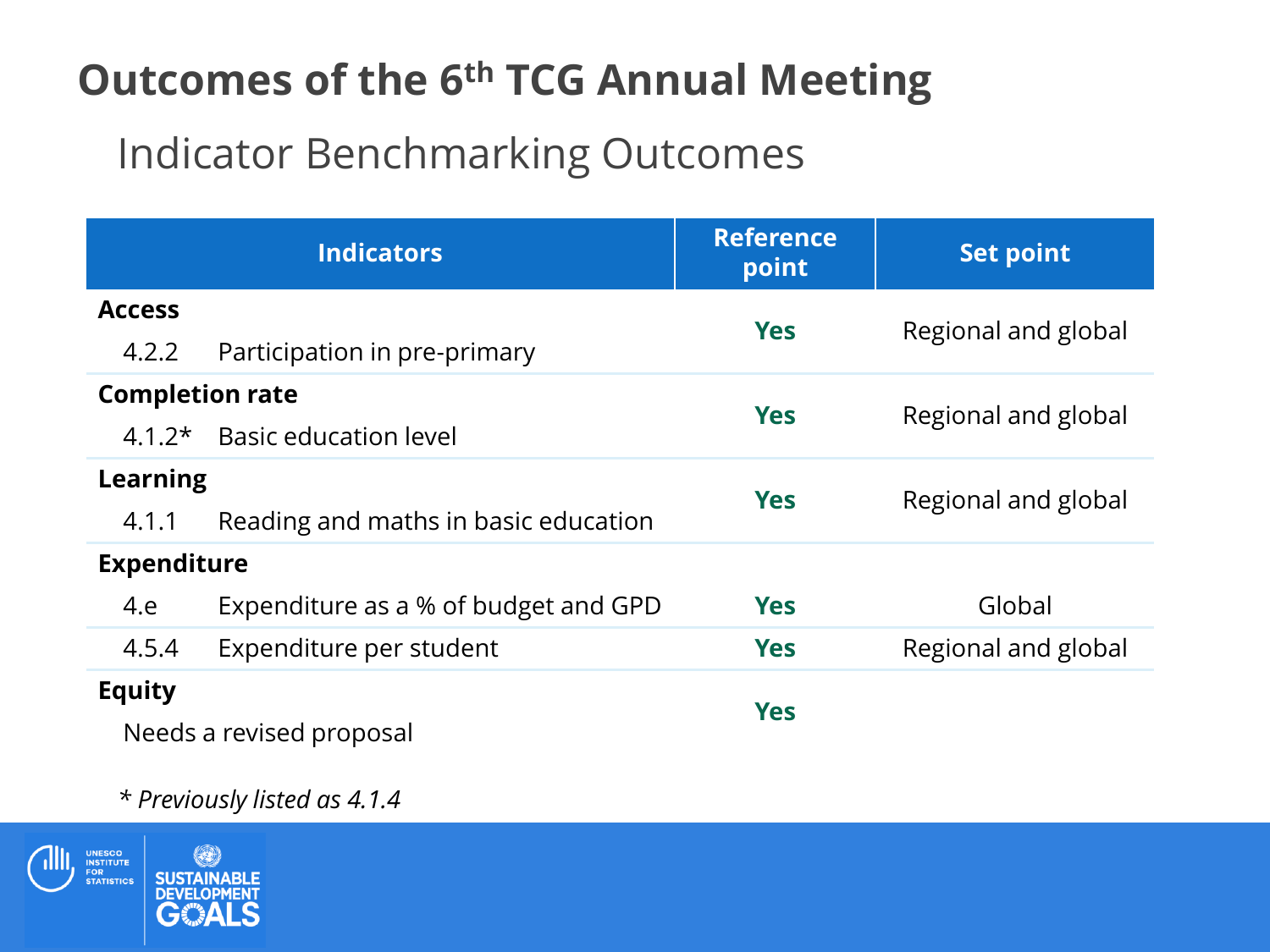# **Outcomes of the 6 th TCG Annual Meeting**

### Indicator Benchmarking Outcomes

|          | <b>Indicators</b>                                                | <b>Reference</b><br>point | <b>Set point</b> |
|----------|------------------------------------------------------------------|---------------------------|------------------|
| $4.1.4*$ | Out-of-school rate                                               | <b>Yes</b>                | Regional         |
| 4.3.3    | Participation in tech-vocational programmes                      | X                         |                  |
| 4.6.1    | Achieving fixed-level of proficiency in literacy<br>and numeracy | <b>Yes</b>                | Regional         |
| 4.7.4    | Global citizenship and sustainability                            | X                         |                  |
| 4.a.1    | School infrastructure                                            | <b>Yes</b>                | Regional         |
| 4.a.2    | Students experiencing bullying                                   | X                         |                  |
| 4.a.3    | Attacks on students, personnel and institutions                  | $\sf X$                   | -                |
| 4.c.7    | In-service teacher training                                      | <b>Yes</b>                | Regional         |

#### *\* Previously listed as 4.1.5*

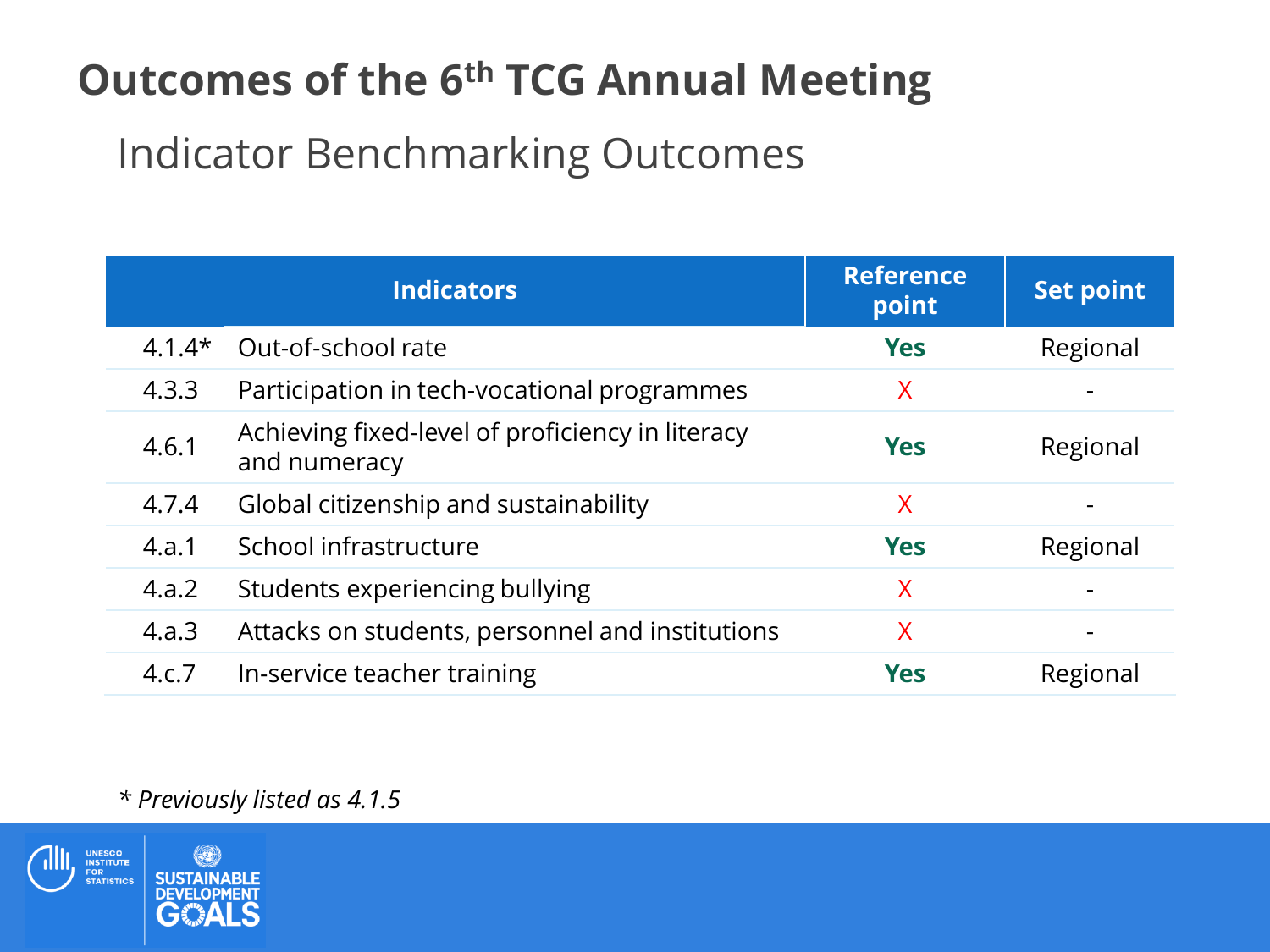## **Steps towards in implementing the benchmarks**

- Discuss benchmarks in upcoming regional technical meetings
- Revised paper on benchmarks on minimum levels varying by region
- Host technical regional meetings in upcoming weeks
	- May June July 2020
- Post-COVID-19 pandemic, further discuss the matter politically in upcoming quarters (meetings)

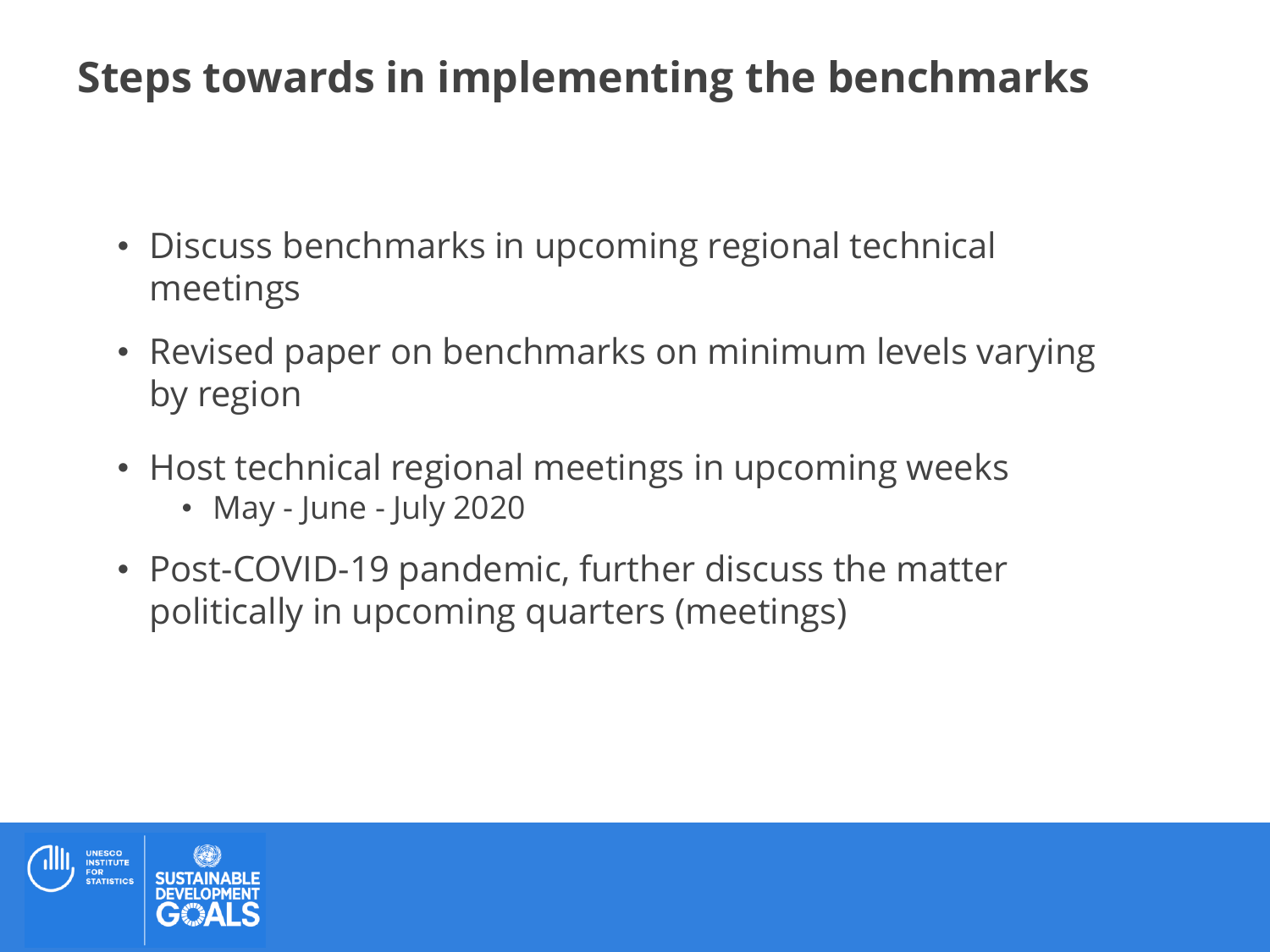# **Indicator 4.5.3**

Proposition to change name

### **Current name**

Extent to which explicit formula-based policies reallocate education resources to disadvantaged populations

### **TCG-6**

- **Approved a change in name**
- Development of a methodology for qualitative score from 1 to 4

### **Proposed change in name**

Existence of funding mechanisms to reallocate education resources to disadvantaged populations

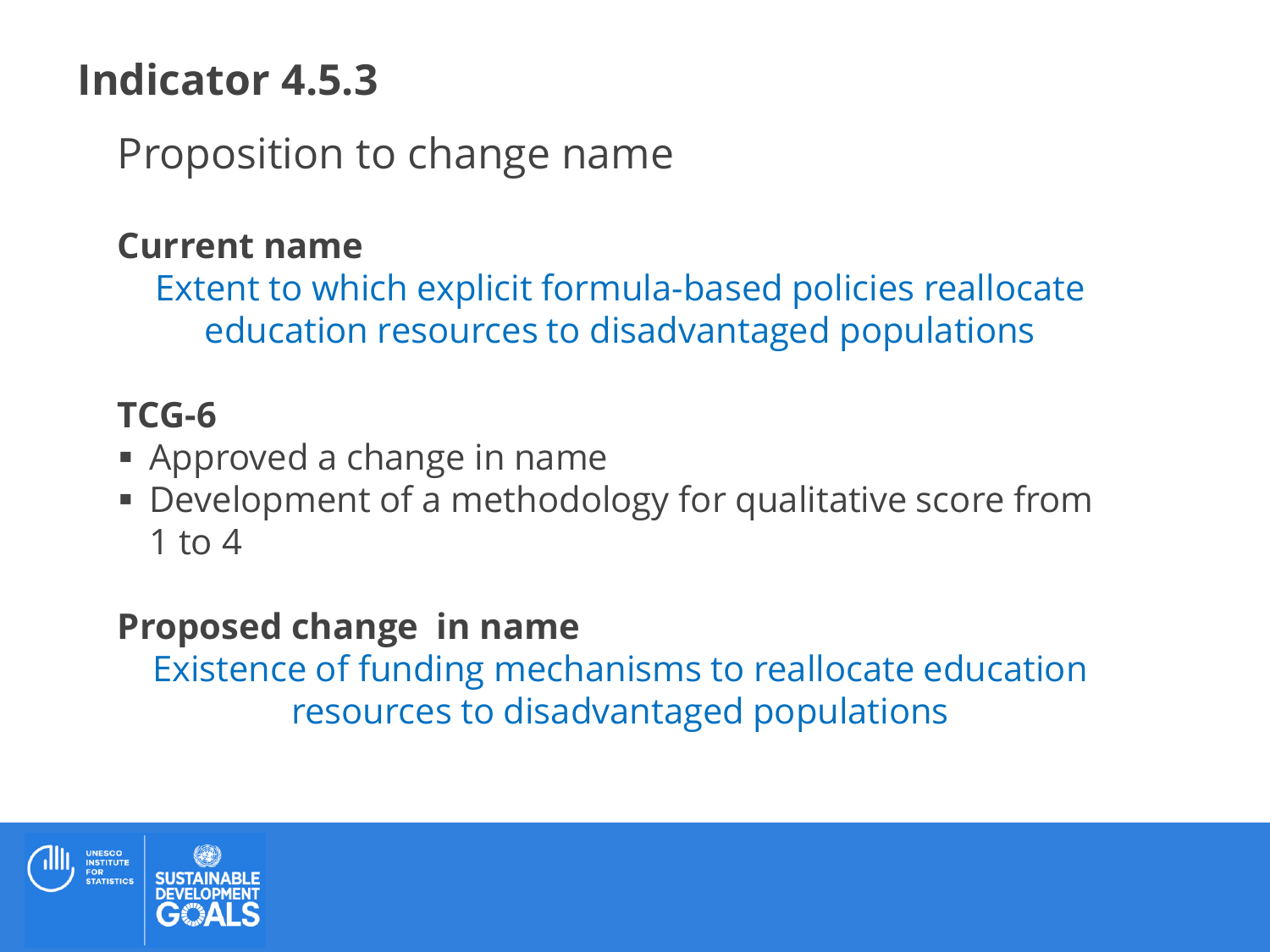## **Indicator 4.7.3 on Human Rights**

Extent to which the framework on the World Programme on Human Rights Education (HRE) is implemented nationally (as per the UNGA Resolution 59/113)

### **Decisions:**

- Review HRE Indicator Framework
- Keep or drop indicator 4.7.3
- Select an instrument for collection of data
- Develop indicator calculation method

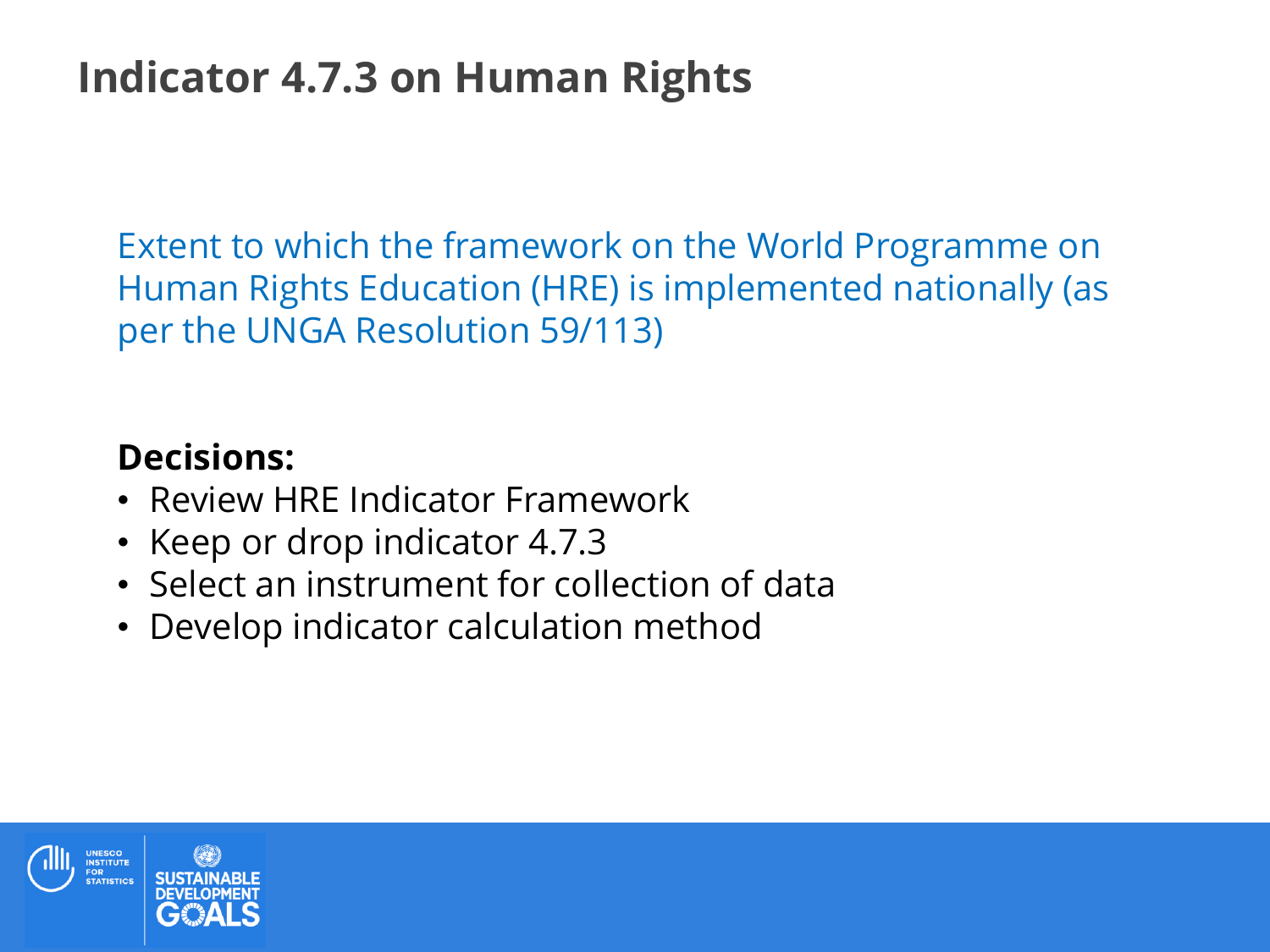

### **Updates from the IAEG-SDG 2020 Comprehensive Review**

UN Statistical Commission (UNSC) met for its 51st session in New York in March 2020 & IAEG-SDGs virtual meetings

Key issues: 2020 Comprehensive Review of the SDG 4 Monitoring Framework

- All Global Indicator Framework was examined
	- Global indicators were replaced, deleted, refined, or adjusted, and in some cases, additional indicators were introduced
	- Tier III indicators were deleted or promoted to Tier II.

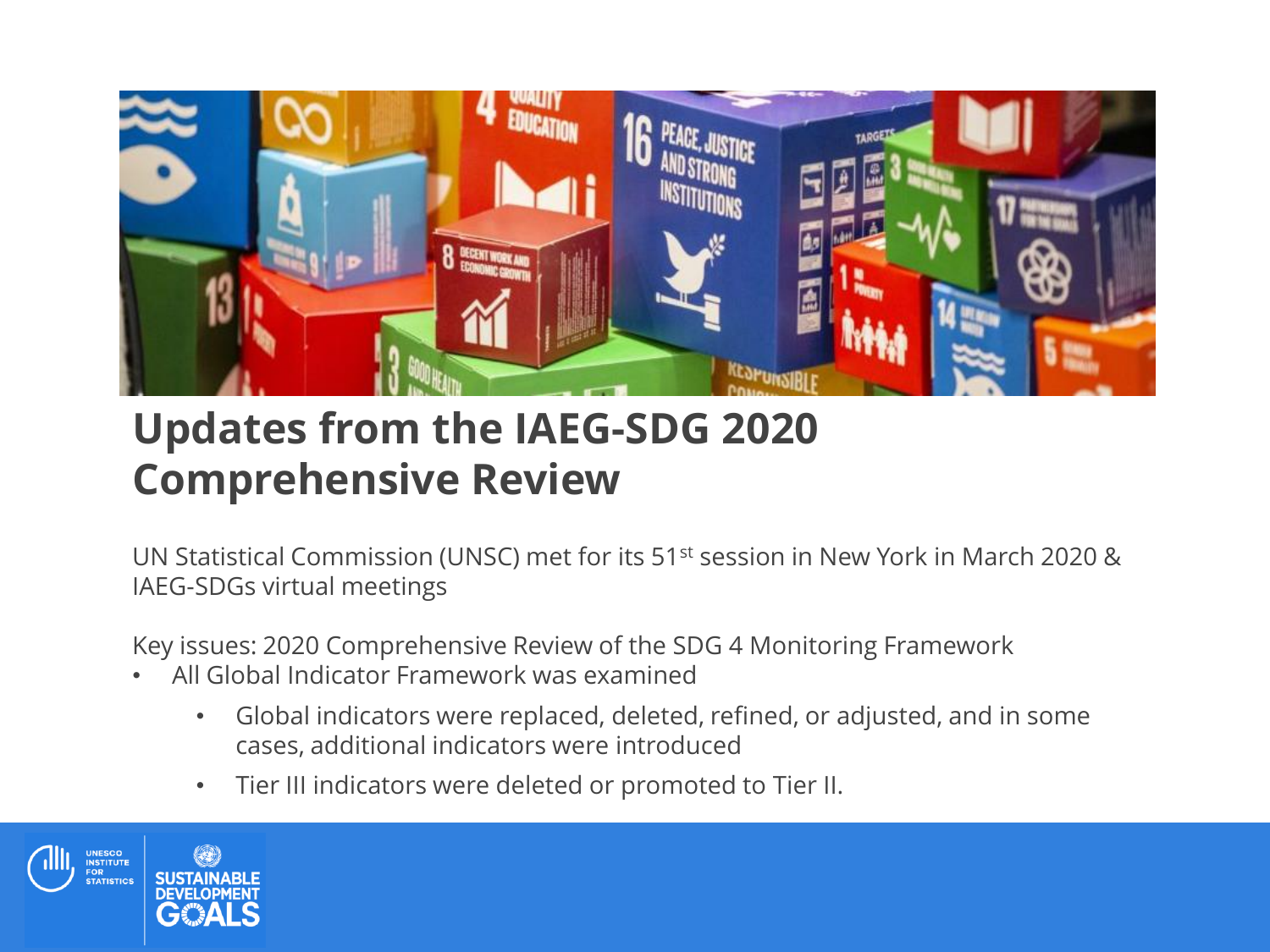### **Updates from the IAEG-SDG 2020 Comprehensive Review**

To be **added** to the Global Indicator Framework:

#### **4.1.2 Completion rate (primary education, lower secondary education, upper secondary education)**

This indicator was previously listed as thematic indicator 4.1.4.

Revised and updated list of indicators: http://tcg.uis.unesco.org/wp[content/uploads/sites/4/2020/04/Official-list-of-all-SDG-4-Indications-April-2020.pdf](http://tcg.uis.unesco.org/wp-content/uploads/sites/4/2020/04/Official-list-of-all-SDG-4-Indications-April-2020.pdf)

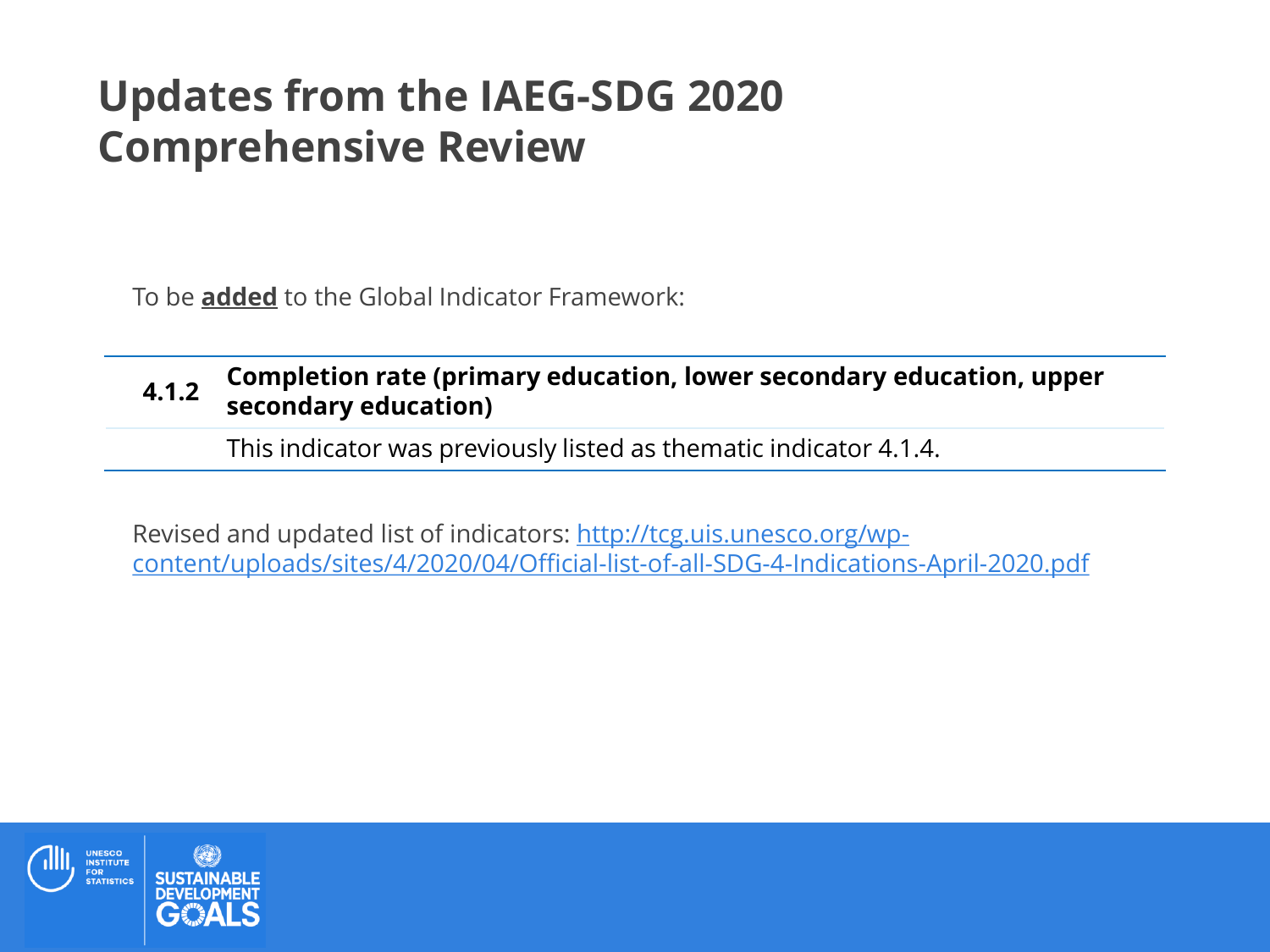## **Updates from the IAEG-SDG 2020 Comprehensive Review**

To be **refined** as follows:

**4.7.1** Extent to which (i) global citizenship education and (ii) education for sustainable development are mainstreamed in (a) national education policies; (b) curricula; (c) teacher education; and (d) student assessment.

**4.a.1** Proportion of schools offering basic services, by type of service

Proportion of teachers with the minimum required qualifications, by education level

Revised and updated list of indicators: http://tcg.uis.unesco.org/wp[content/uploads/sites/4/2020/04/Official-list-of-all-SDG-4-Indications-April-2020.pdf](http://tcg.uis.unesco.org/wp-content/uploads/sites/4/2020/04/Official-list-of-all-SDG-4-Indications-April-2020.pdf)



**4.c.1**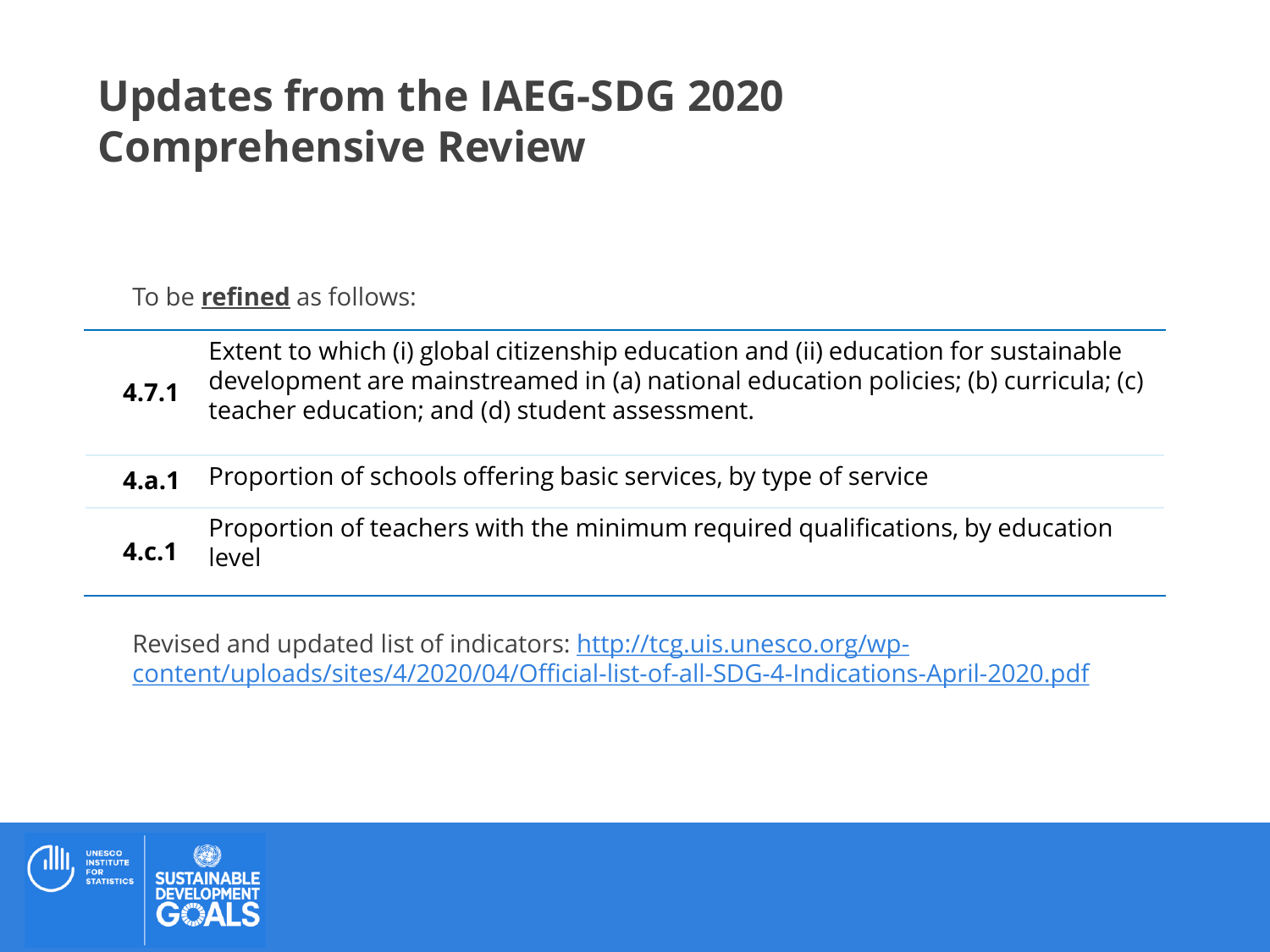## **Teacher indicators in the SDG indicator framework affected by change in name**

### **Target 4.c:**

"By 2030, substantially increase the supply of **qualified teachers**, including through international cooperation for teacher training in developing countries, especially least developed countries and small island developing States."

### **SDG indicator 4.c.1 (global indicator for target 4.c):**

"**Proportion of teachers** in: (a) pre-primary; (b) primary; (c) lower secondary; and (d) upper secondary education **who have received at least the minimum organized teacher training** (e.g. pedagogical training) pre-service or in-service required for teaching at the relevant level in a given country."

### **Other indicators for target 4.c related to training and qualifications:**

- Pupil-trained teacher ratio (4.c.2)
- **Percentage of teachers qualified according to national standards (4.c.3)**
- Pupil-qualified teacher ratio (4.c.4)
- Percentage of teachers who received in-service training in the last 12 months (4.c.7)

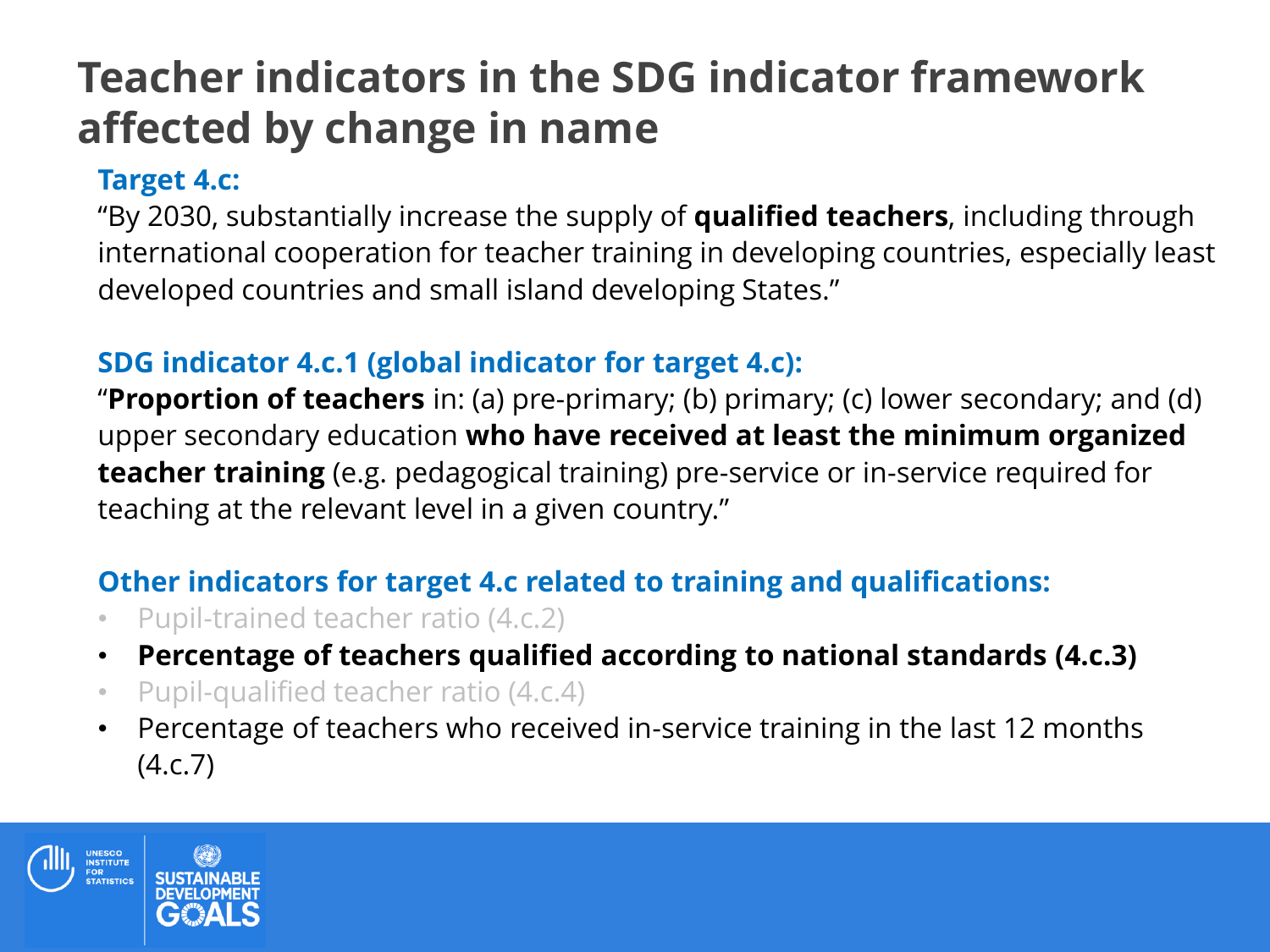# **4.c.1 - Indicator new name**

### **Previous name**

"Proportion of teachers in (a) pre-primary; (b) primary; (c) lower secondary; and (d) upper secondary education who have received at least the minimum organized teacher training (e.g. pedagogical training) pre-service or in-service required for teaching at the relevant level in a given country."

#### **New name**

Proportion of teachers with the minimum required qualifications, by education level

Percentage of teachers qualified according to national standards (4.c.3)

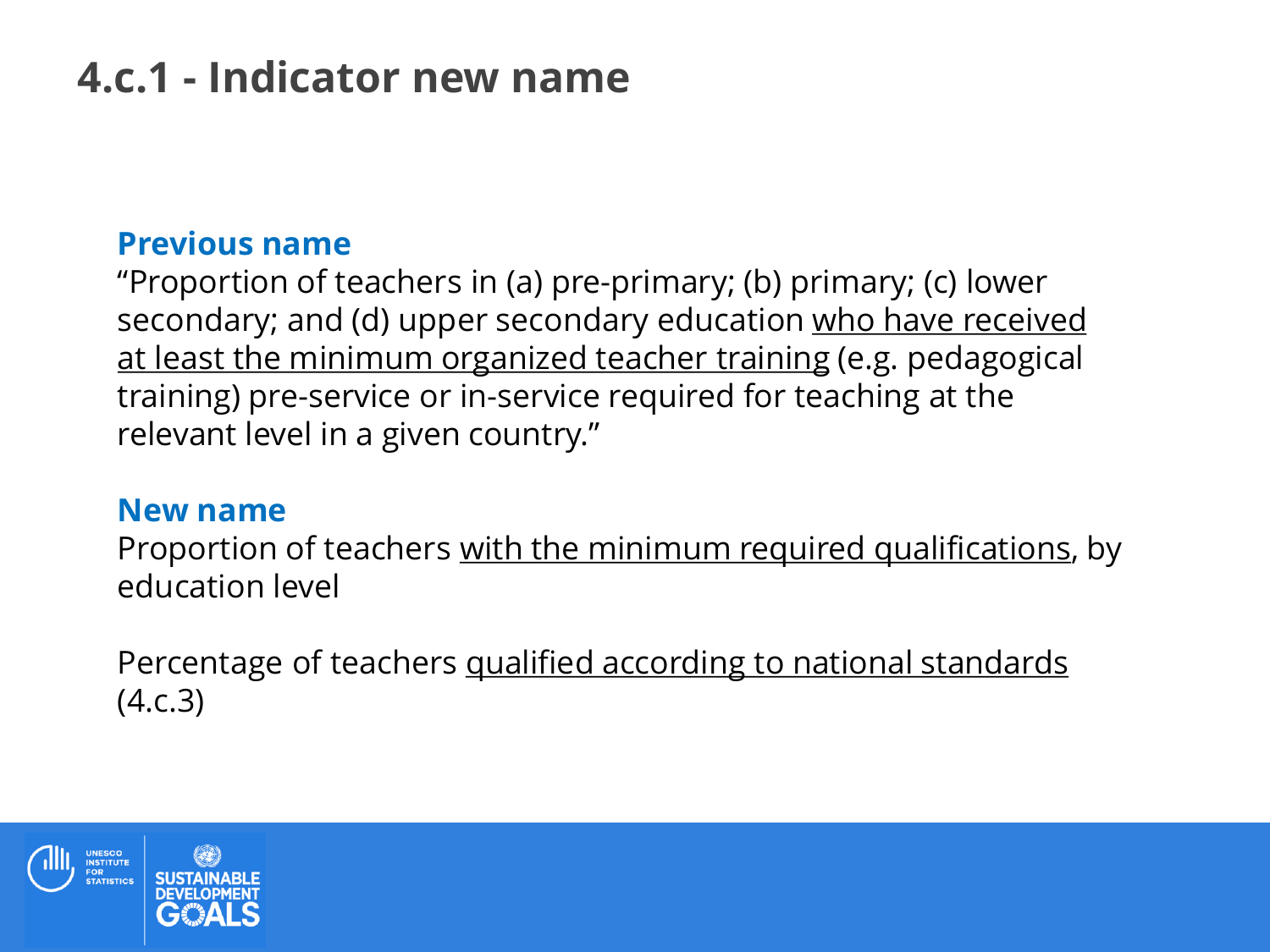## **What is a trained or qualified teacher?**

### **No international standards**

### **UIS definitions:**

"A **trained teacher** is one who has received at least the minimum organized pedagogical teacher training pre-service and in-service required for teaching at the relevant level in a given country."

"A **qualified teacher** is one who has at least the minimum academic qualifications required for teaching their subjects at the relevant level in a given country."

Source: UNESCO Institute for Statistics (UIS). 2018. *Metadata for the Global and Thematic Indicators for the Follow-up and Review of SDG 4 and Education 2030*. Montreal: UIS.

[http://uis.unesco.org/sites/default/files/documents/sdg4-metadata](http://uis.unesco.org/sites/default/files/documents/sdg4-metadata-global-thematic-indicators-en.pdf)global-thematic-indicators-en.pdf

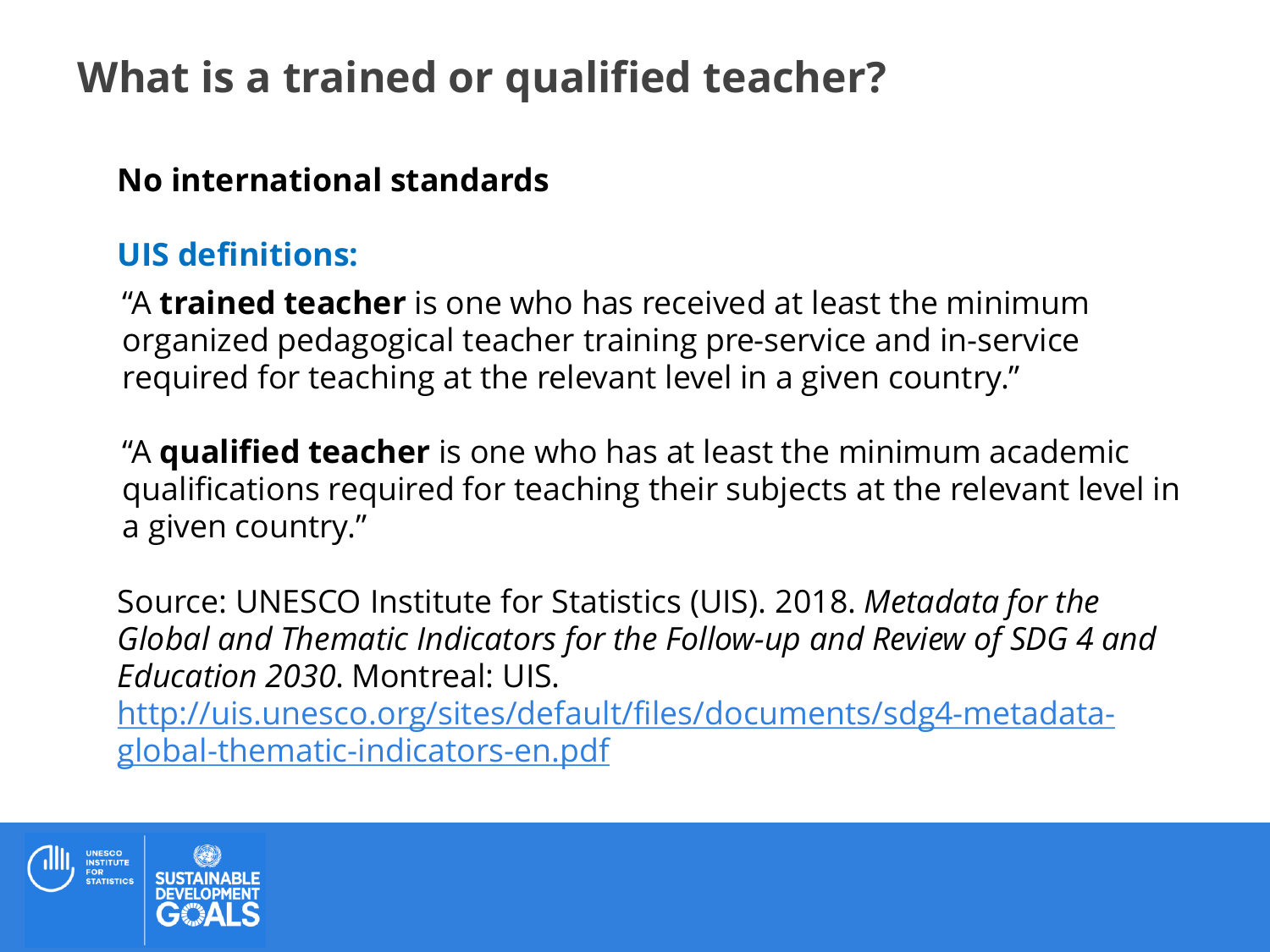### **Current status and next steps for SDG Indicators 4.c**

Review and recommended additional sources of data

| Indicator | <b>Methodological Issues</b>                                              |
|-----------|---------------------------------------------------------------------------|
| 4.c.1     | Change of name refers to qualification<br>under a common global standard? |
| 4c.2.     | Depending on 4.c.1                                                        |
| 4.c.3     | Currently based on National Standards                                     |
| 4.c.4     | Depending on 4.c.1                                                        |

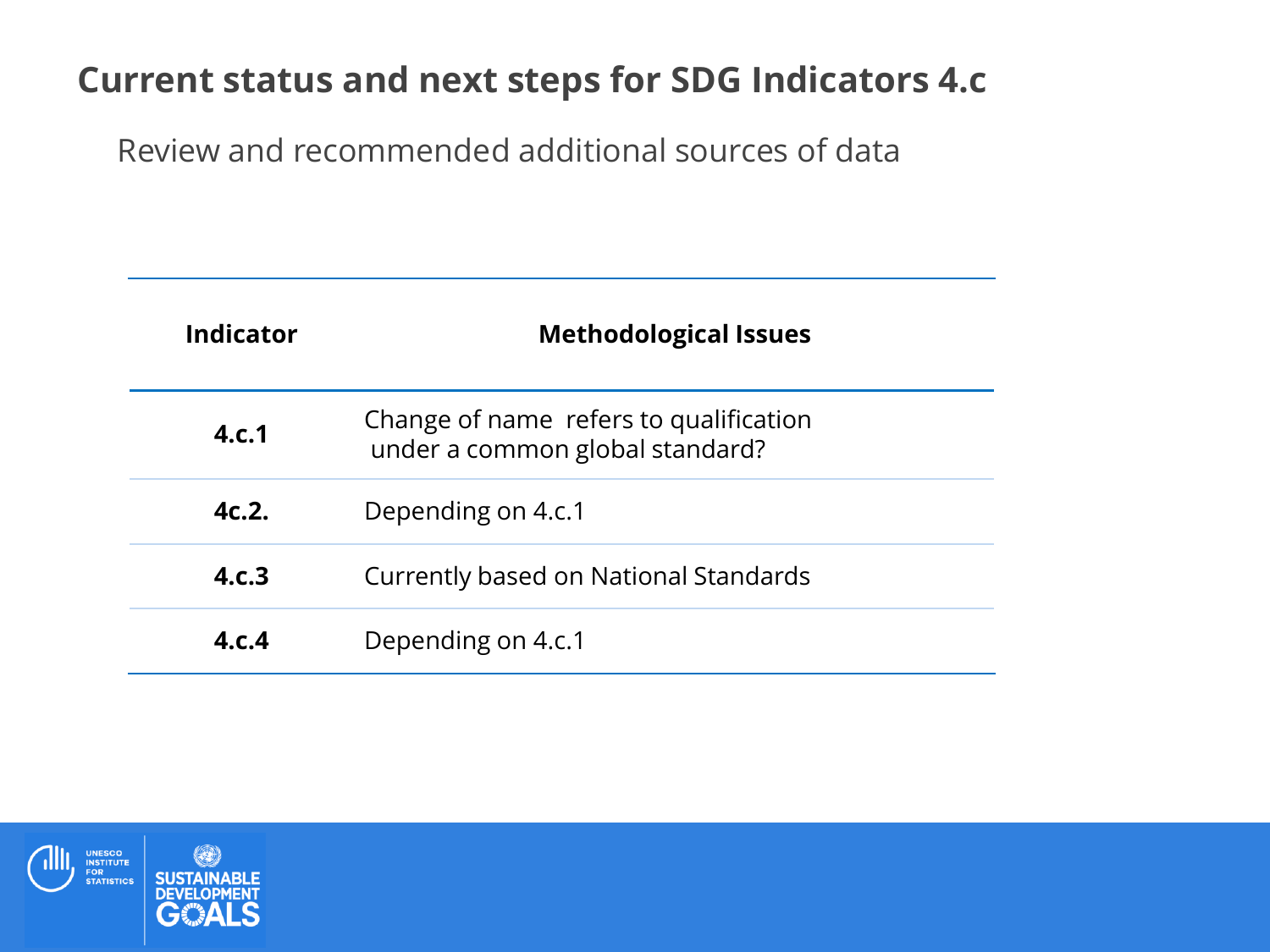### **Nuts & Bolts about teacher's data on training and qualification**

- UIS survey asks about **national education programmes** classified in accordance with ISCED 2011
- **Limited comparability of teacher training programmes (previous 4.c.1)** based on duration, induction and probationary period that makes
	- countries with lower standards can have higher proportions of trained teachers
- **Limited comparability of teacher qualifications (4.c.3) according to national standards**.
	- countries with lower standards can have higher proportions of qualified teacher
- Finding from UIS survey**: many countries report same proportions** of "trained" and "qualified" teachers or report only one of the two categories.

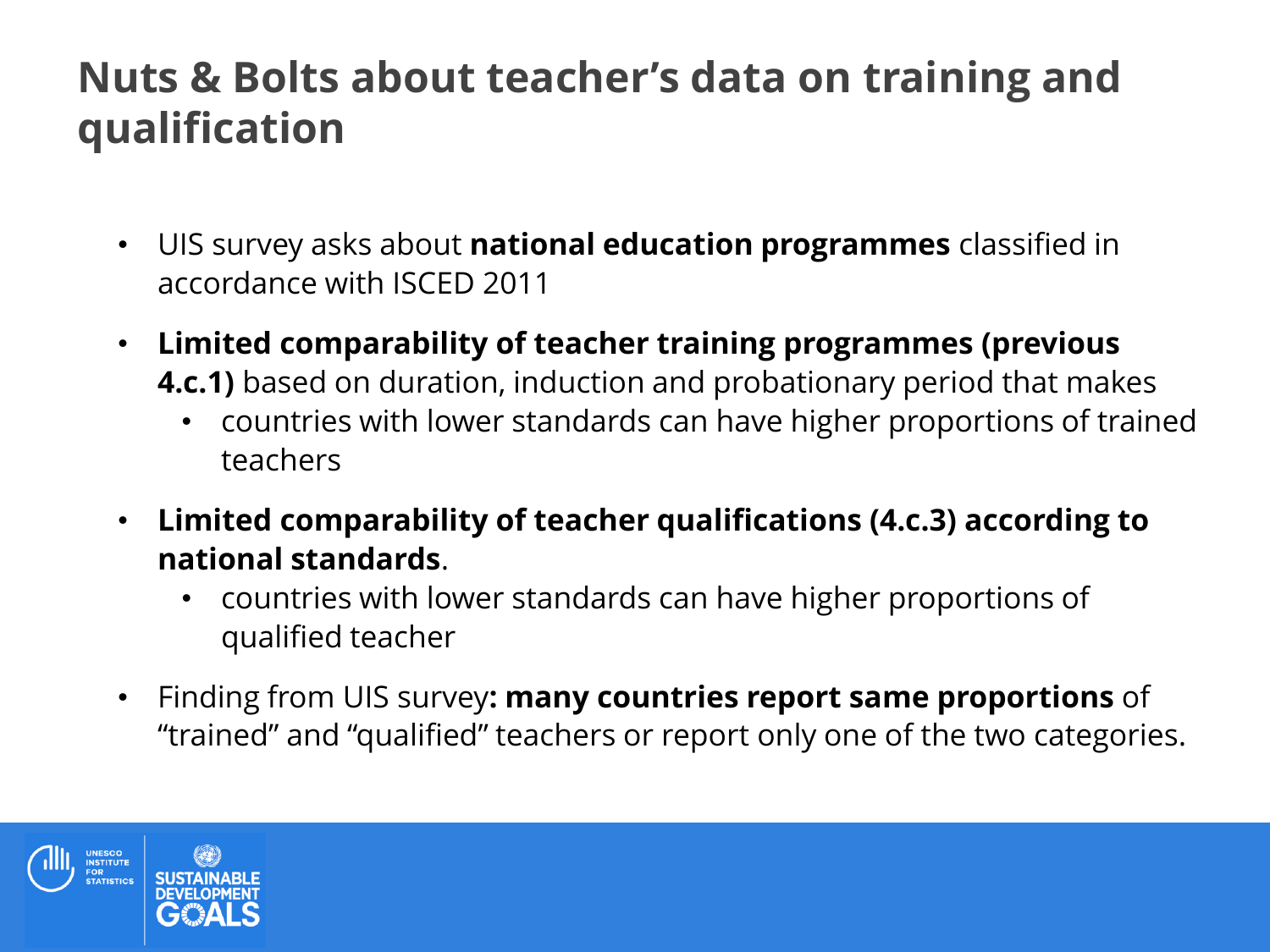## **ISCED-T (developments and next steps)**

- UIS plan for **development of ISCED-T endorsed by TCG-6** on the Indicators for SDG 4 in August 2019
- UIS plan for **development of ISCED-T endorsed by UNESCO General Conference** in November 2019
- Form **technical advisory panel** with countries' expert with balanced regional participation
	- Propose **criteria to re-define** trained and qualified teachers
	- Develop **coding scheme** and **data collection strategy**
- Present **final classification** for adoption by UNESCO General Conference in 2021

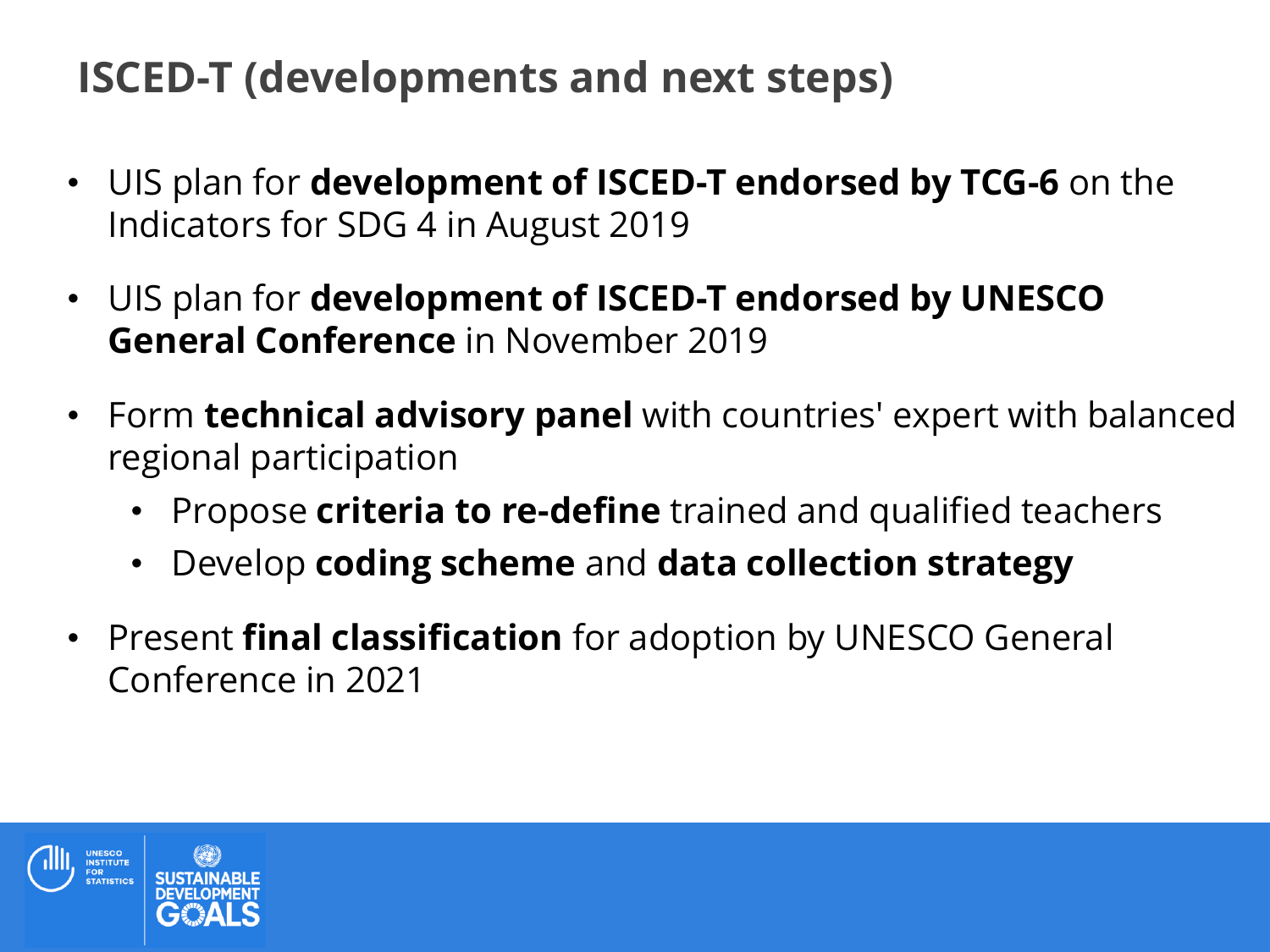## **Indicator 4.c.1 – reporting**

- UNESCO- Education International's proposal on Teacher Standards [https://issuu.com/educationinternational/docs/2019\\_ei](https://issuu.com/educationinternational/docs/2019_ei-unesco_framework)unesco\_framework
- ISCED-T proposal (available in [TCG Google Drive](https://drive.google.com/drive/folders/1AUPIsN9c-NvIeJ3kbQrAbzIn1jyS8xIr) folder)

### **Decision points:**

- Use a global standards or national reference
- Define an interim reporting strategy provided ISCED-T has been endorsed by TCG
- Decide on a threshold and justify its selection
- Collect data on teachers according to the proposed threshold

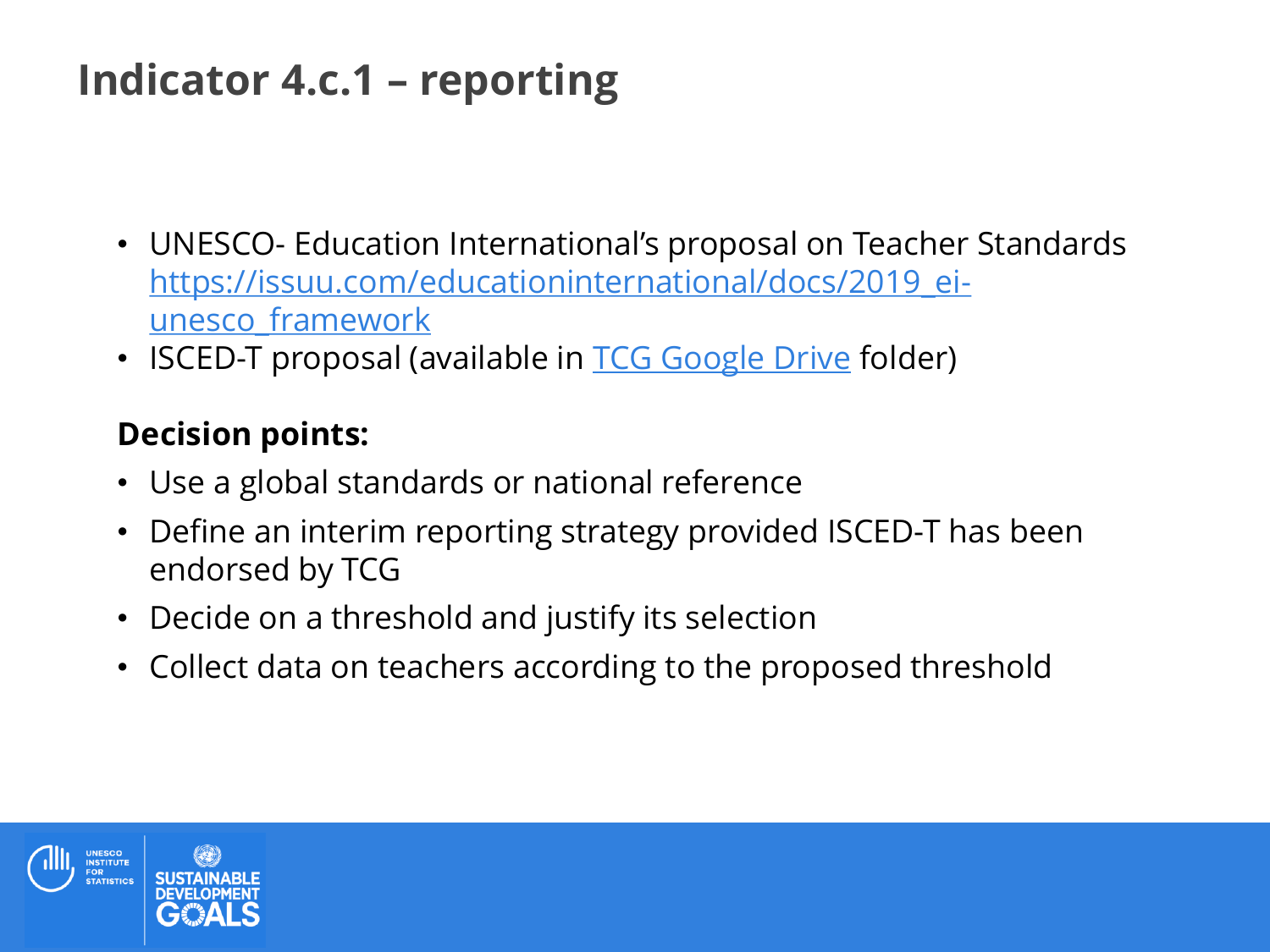## **TCG Working Groups and Global Coalition for Education data updates**

|                                       | People in<br>group |
|---------------------------------------|--------------------|
| <b>Administrative data / EMIS</b>     | 17                 |
| <b>Household surveys</b>              | 16                 |
| <b>Learning assessments</b>           | 15                 |
| <b>Teacher's personal data</b>        | 13                 |
| <b>Expenditure/finance data</b>       | 17                 |
| <b>Minority and vulnerable groups</b> |                    |

- Invitation to co-chair groups (forthcoming)
- Terms of reference: [http://tcg.uis.unesco.org/wp-content/uploads/sites/4/2020/02/TCG-WG-](http://tcg.uis.unesco.org/wp-content/uploads/sites/4/2020/02/TCG-WG-TOR-Feb-2020.pdf)TOR-Feb-2020.pdf

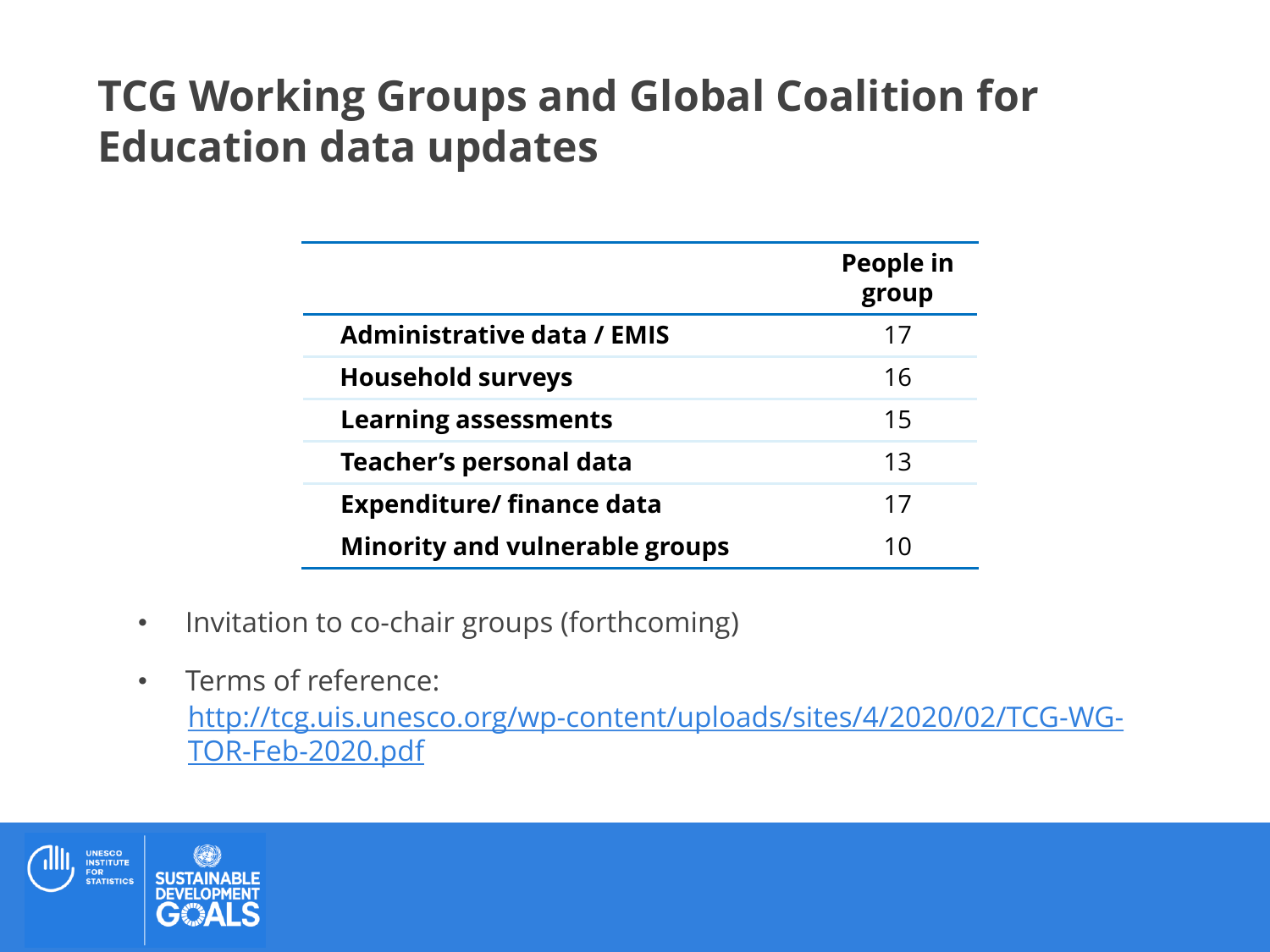## **UNESCO's COVID-19 Education Response**

- **Minister-level virtual meetings** for policy learning about efforts to initiate and scale up responses to school closures, building on the success of the UNESCO-organized 10 March virtual ministerial meeting.
- **Global Education Coalition** to support countries in scaling up distance learning practices and reaching children and youth who are most at risk.
- **Technical assistance** (webinars, digital learning resources, and national platforms)

### **Monitoring**

- **Global monitoring of country-wide and localized school closures** and the number of learners affected.
- Follow up on the effect COVID-19 crisis: **joint UNESCO-World Bank-UNICEF questionnaire** on distant learning strategies.

### **UIS Follow up on the impact on data collection**

• **Regional virtual meetings** to better understand the disruption of national data collection systems and national data strategies to follow-up on crisis

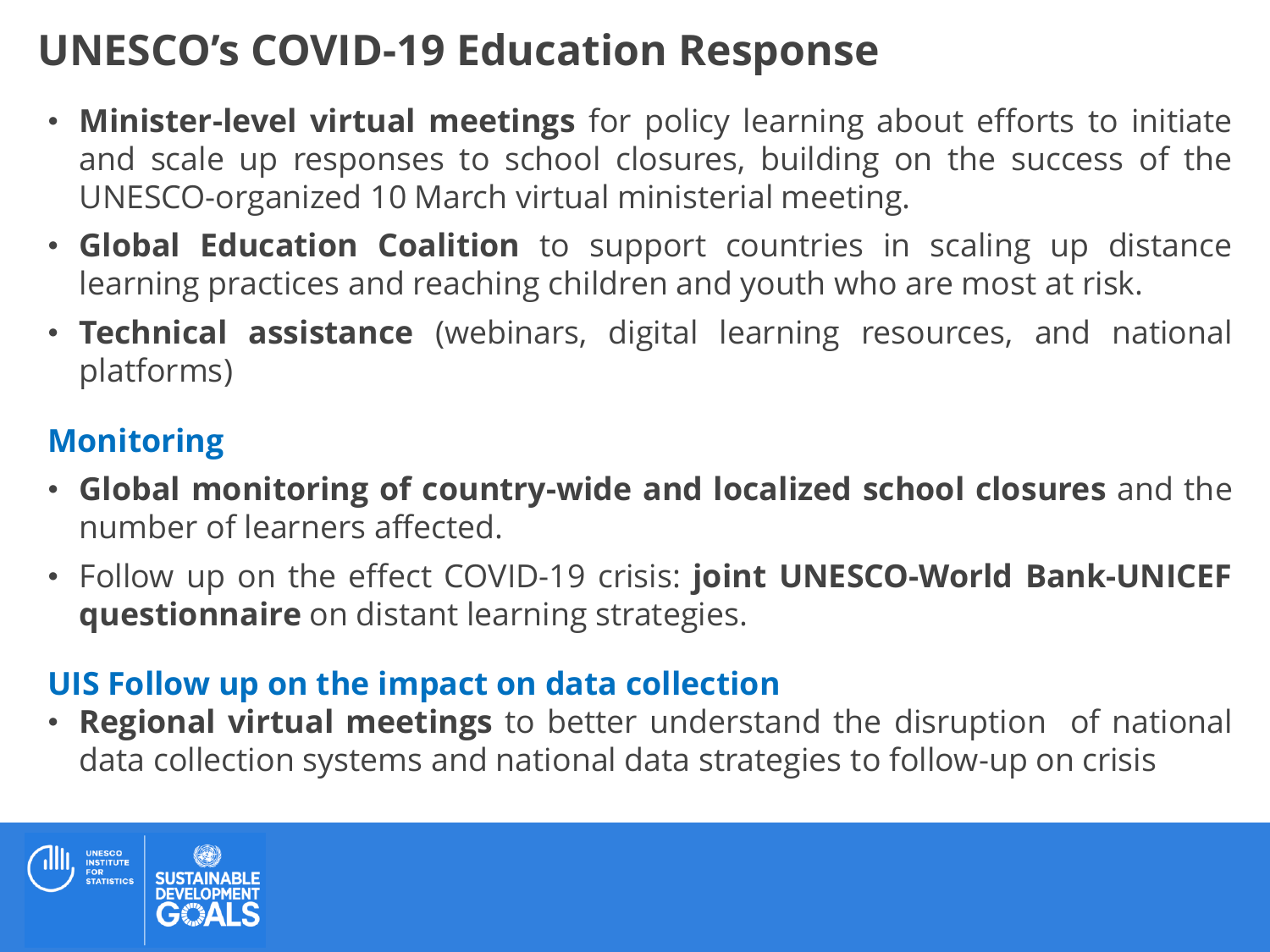## **Revising SDG4 Indicators in Anticipation of Post-COVID Changes in Education Systems**

| <b>Indicators</b> |                                                                         | <b>Potential issues</b>                                                                                                |  |
|-------------------|-------------------------------------------------------------------------|------------------------------------------------------------------------------------------------------------------------|--|
| 4.1.1             | Achievement<br>of MPLs                                                  | Online monitoring of participants in distance learning<br>(online classes, home schooling)                             |  |
| 4.3.1             | Participation<br>in formal and<br>non-formal<br>education &<br>training | Redefinition of standards for measuring participation in non-formal<br>education, online education, and home schooling |  |
|                   |                                                                         | Time period that counts as a school year                                                                               |  |
|                   |                                                                         | Certification of teachers, trainers, and online moderators                                                             |  |

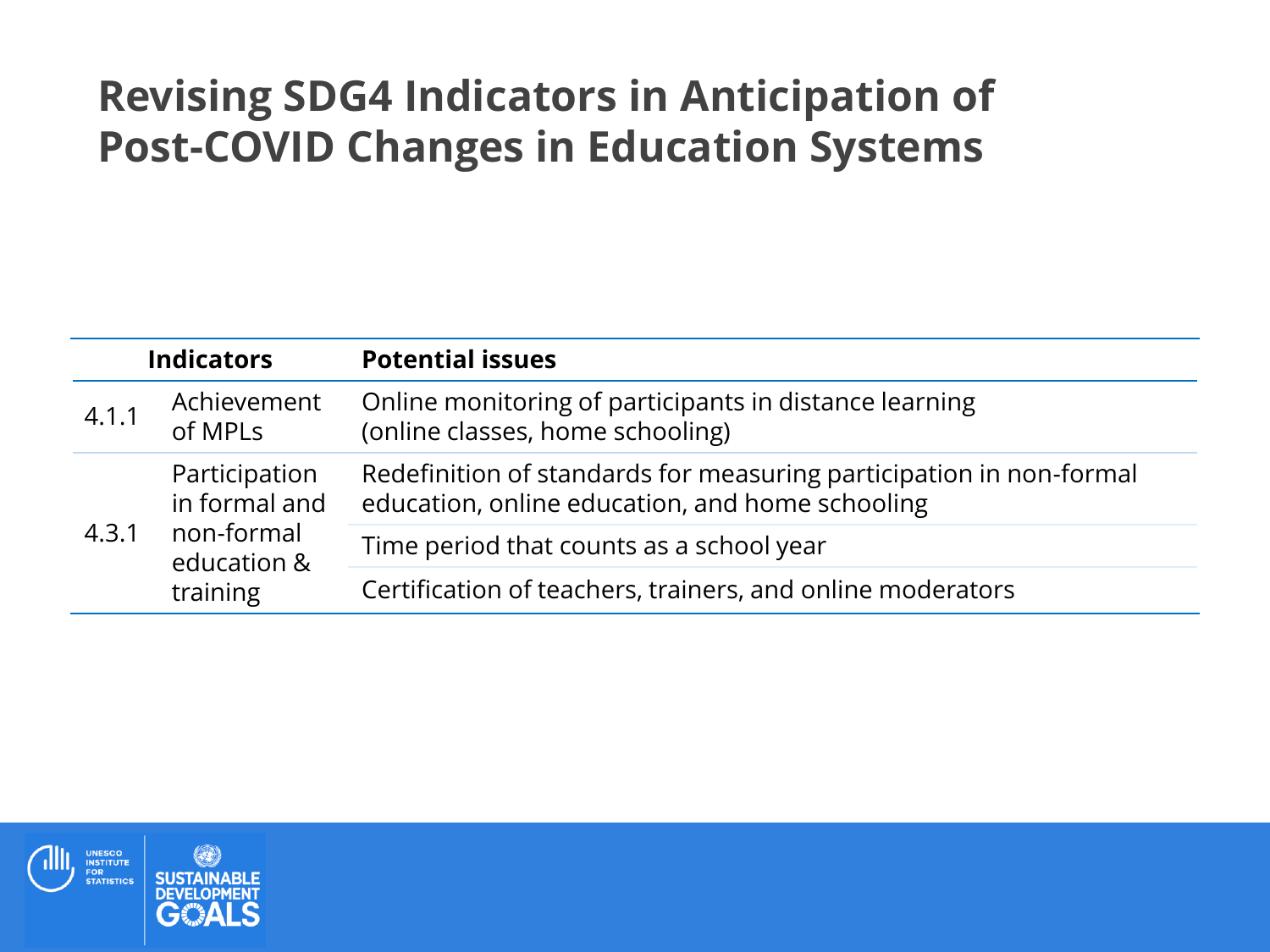### **Revising SDG4 Indicators in Anticipation of Post-COVID Changes in Education Systems**

| <b>Indicators</b> |                                                            | <b>Potential issues</b>                                                                                                                                                                                                                                                                                                                                                               |  |
|-------------------|------------------------------------------------------------|---------------------------------------------------------------------------------------------------------------------------------------------------------------------------------------------------------------------------------------------------------------------------------------------------------------------------------------------------------------------------------------|--|
| 4.5.1             | Parity indices                                             | Digital equity is an issue that has not been developed fully in basic<br>education, but poverty and gender seem to be key issues that would<br>have to be addressed in a Post-COVID world.                                                                                                                                                                                            |  |
| 4.6.1             | Achieving at<br>least a fixed<br>level of<br>proficiency   | Collection and reporting of data on proficiency level by mode of<br>education.                                                                                                                                                                                                                                                                                                        |  |
| 4.a.1             | <b>Schools</b><br>offering basic<br>services               | Presumption that the school is the only place for receiving instruction.                                                                                                                                                                                                                                                                                                              |  |
| 4.c.1             | Teachers with<br>the minimum<br>required<br>qualifications | The most basic question about this indicator in a Post-COVID<br>environment is: who is a teacher? The inevitable acquisition of different<br>skills for an online and home education world indicates that for this<br>indicator to make sense, it has to include those people coordinating,<br>moderating, and/or directly participation in the transfer of knowledge<br>to students. |  |

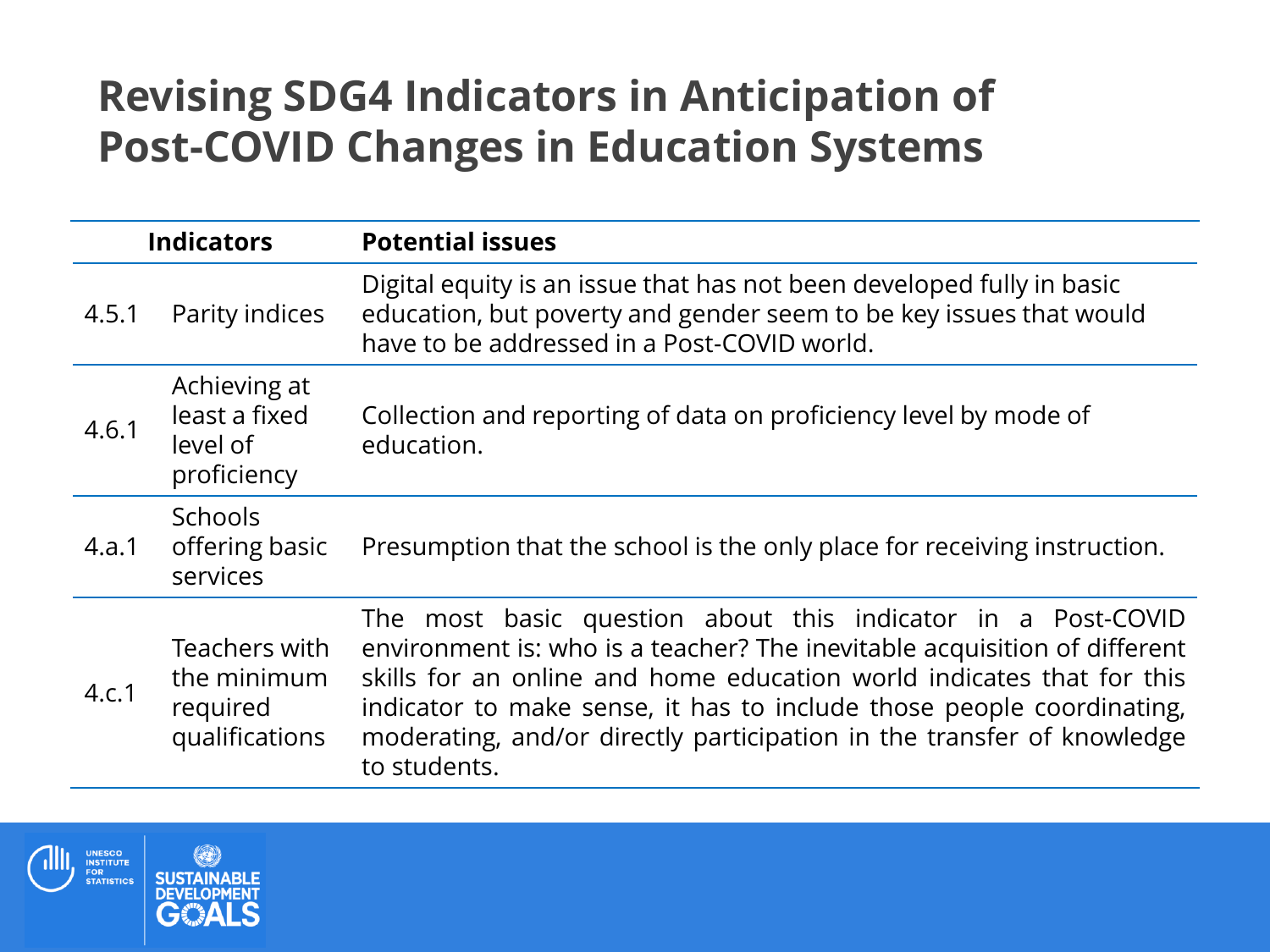### **Key questions regarding data collection and indicators estimates**

- 1. What are national data strategies regarding regular data collection?
	- What data collection activities have been affected?
	- How are you planning on recording usual aggregate measures (students, teachers, schools/home)?
- 2. What indicators in the global and thematic framework will be the ones needing additional data collection
- 3. Are countries developing new data collection approaches to track and monitor the COVID-19 crisis?
	- Rapid assessment of issues to be resolved in different types of countries
	- What indicators
- 4. Are members of the TCG interested in developing monitoring frameworks on the effects of the COVID-19 pandemic, (and crisis in general)?

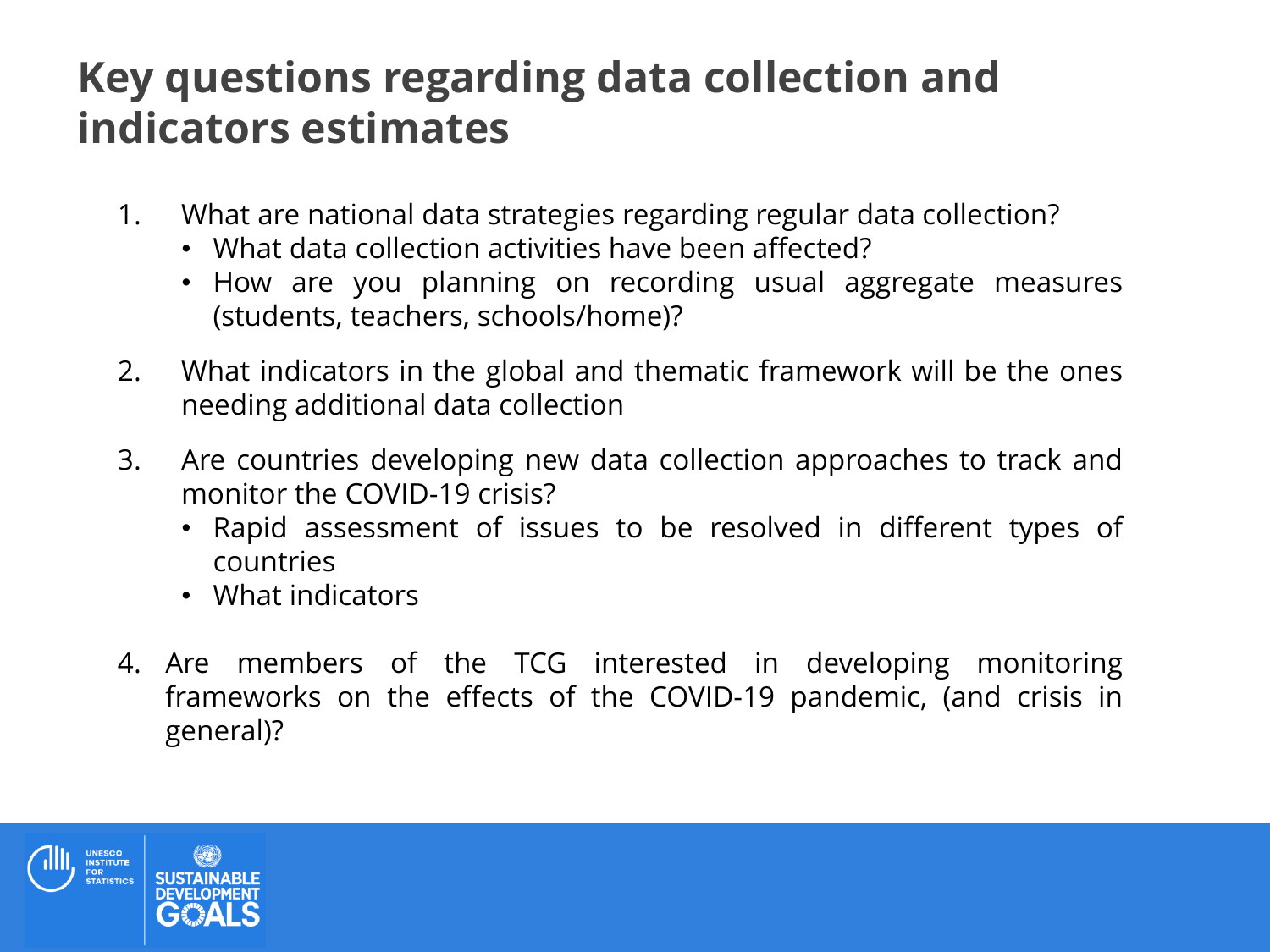### **Next steps**

- Benchmarks
	- Moving forward with proposals specific for each regions
- TCG regional meetings (to start in May 2020)
- TCG working groups will be put into place
- Creation of a task force to build a response to the pandemic and define a COVID-19 monitoring framework ?